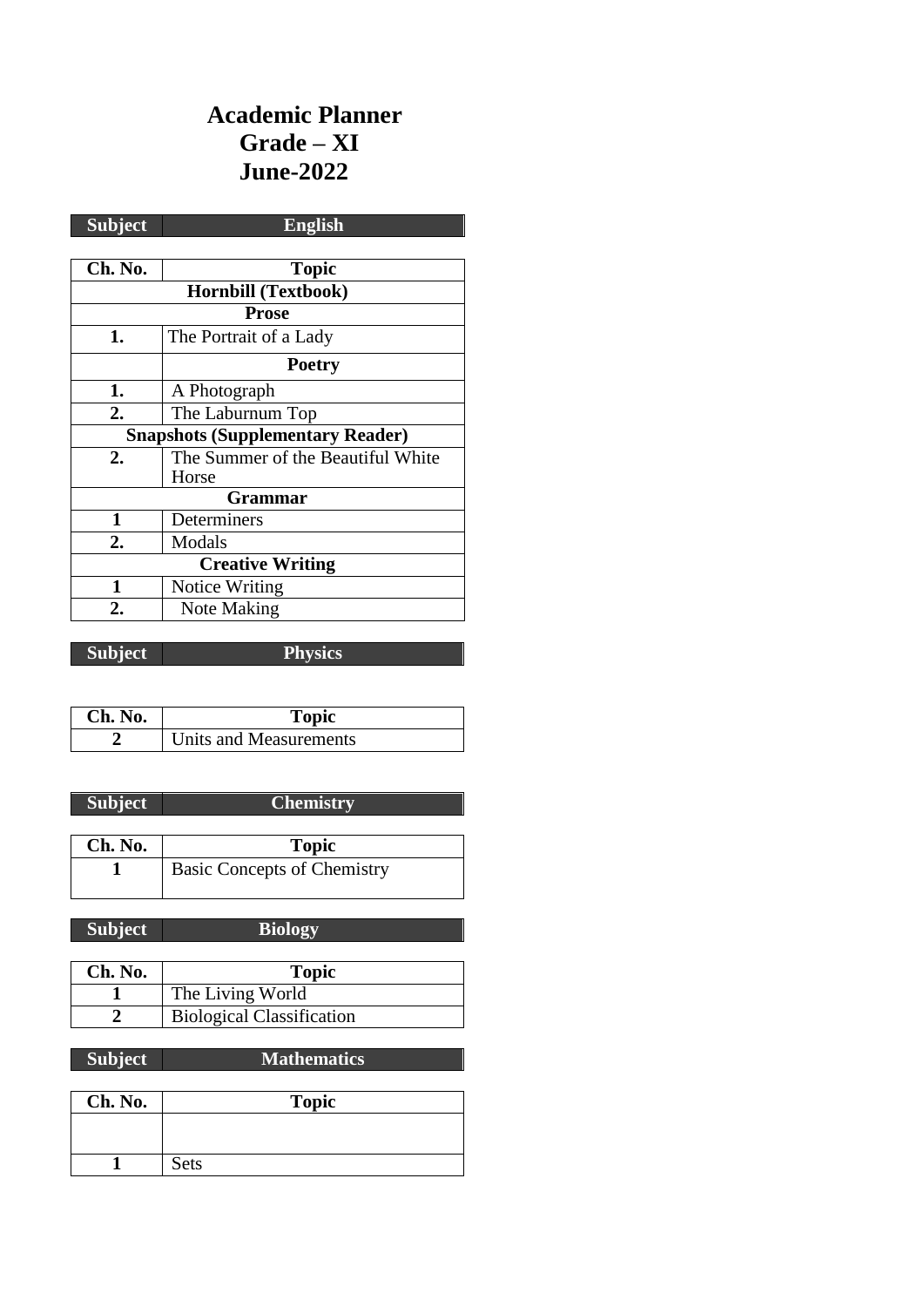| <b>Subject</b> | <b>Accountancy</b>         |
|----------------|----------------------------|
| Ch. No.        | <b>Topic</b>               |
|                | Introduction to Accounting |
|                | Theory Based of Accounting |

| <b>Subject</b> | <b>Business Studies</b>        |
|----------------|--------------------------------|
|                |                                |
| Ch. No.        | <b>Topic</b>                   |
|                | Nature and Purpose of Business |

| <b>Subject</b> | <b>Economics</b>                   |
|----------------|------------------------------------|
|                |                                    |
| Ch. No.        | <b>Topic</b>                       |
| 1,2(S)         | <b>Statistics-Introduction</b>     |
| 1(M)           | <b>Introductory Microeconomics</b> |
|                | (Introduction)                     |

### **Subject History**

| Ch. No. | <b>Topic</b>                         |
|---------|--------------------------------------|
|         | Introduction to World History- Early |
|         | Societies                            |
|         | From the Beginning of Time           |
|         | (Introduction)                       |

| <b>Subject</b> | <b>Political Science</b>  |
|----------------|---------------------------|
|                |                           |
| Ch. No.        | <b>Topic</b>              |
| $1$ (IC)       | Constitution: Why and How |

# **Subject Physical Education**

| Ch. No. | <b>Topic</b>                |
|---------|-----------------------------|
|         | Changing Trends & Career in |
|         | <b>Physical Education</b>   |

# **Subject Informatics Practices**

| Ch. No. | Topic                    |
|---------|--------------------------|
|         | Brief Overview of Python |
|         |                          |

| Ch. No. | Topic               |
|---------|---------------------|
|         | What is Psychology? |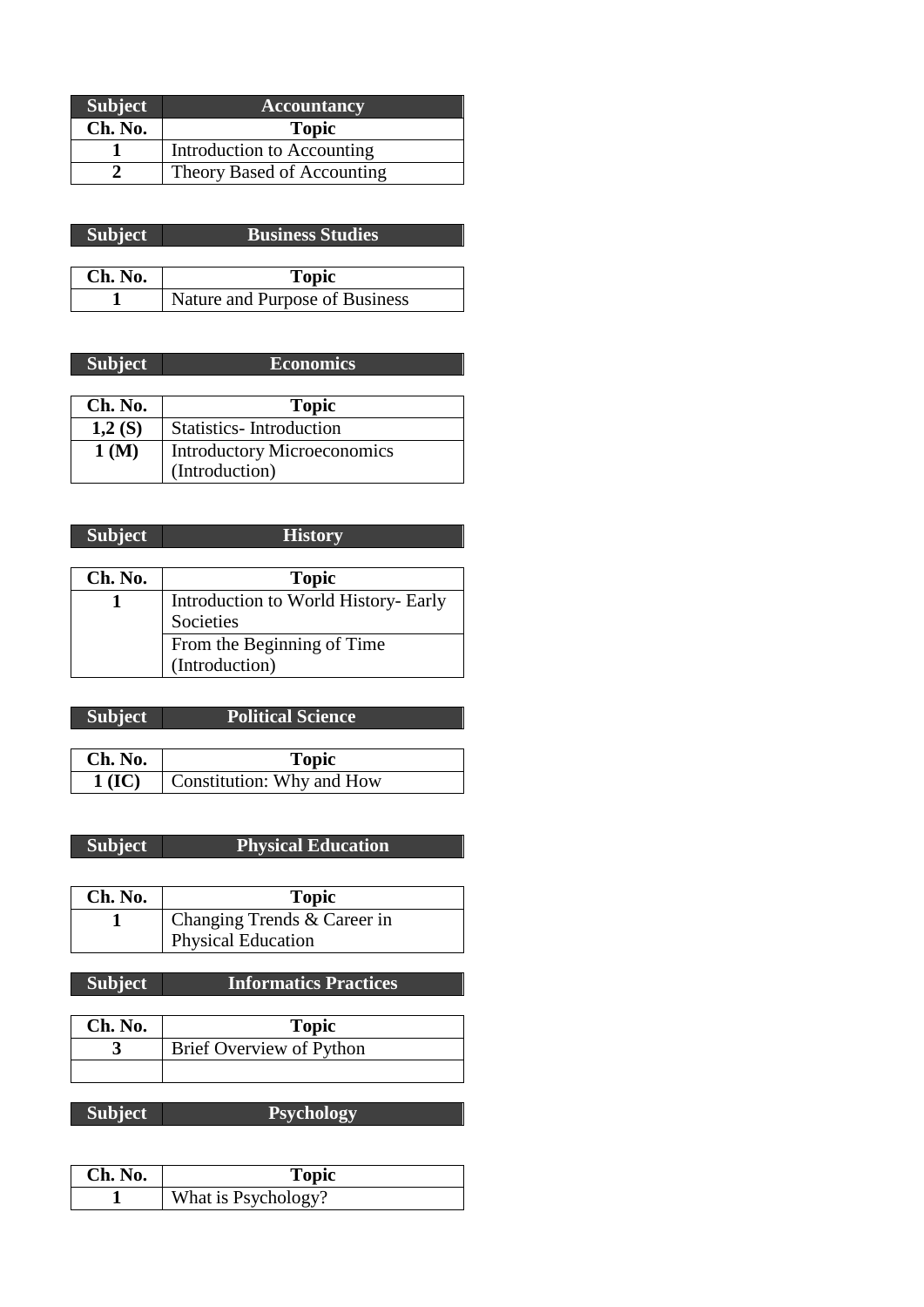# **Academic Planner July-2022**

| <b>Subject</b>                          | <b>English</b>                      |
|-----------------------------------------|-------------------------------------|
|                                         |                                     |
| Ch. No.                                 | <b>Topic</b>                        |
| <b>Hornbill (Textbook)</b>              |                                     |
|                                         | <b>Prose</b>                        |
| 2.                                      | We're Not Afraid to Die             |
| 3.                                      | Discovering Tut: The Saga Continues |
|                                         | <b>Poetry</b>                       |
| 3.                                      | The Voice of the Rain               |
| <b>Snapshots (Supplementary Reader)</b> |                                     |
| $\overline{2}$ .                        | The Address                         |
|                                         | Grammar                             |
| 3.                                      | Tenses                              |
| <b>Creative Writing</b>                 |                                     |
| 2.                                      | Note making                         |
| 3.                                      | Letter Writing (Revision)           |
| 4.                                      | Drafting a poster                   |
| <b>Unit Test - 1</b>                    |                                     |

**Subject Physics**

| Ch. No.            | <b>Topic</b>              |
|--------------------|---------------------------|
|                    | Motion in a straight line |
|                    | Motion in a plane         |
| <b>Unit Test-1</b> |                           |

# **Subject Chemistry**

| Ch. No.            | <b>Topic</b>                          |
|--------------------|---------------------------------------|
|                    | <b>Structure of Atom</b>              |
|                    | <b>Classification of Elements and</b> |
|                    | Periodicity                           |
| <b>Unit Test-1</b> |                                       |

| <b>Subject</b>     | <b>Biology</b>                 |
|--------------------|--------------------------------|
|                    |                                |
| Ch. No.            | <b>Topic</b>                   |
|                    | Plant kingdom                  |
|                    | Animal Kingdom                 |
|                    | Morphology of Flowering Plants |
| <b>Unit Test-1</b> |                                |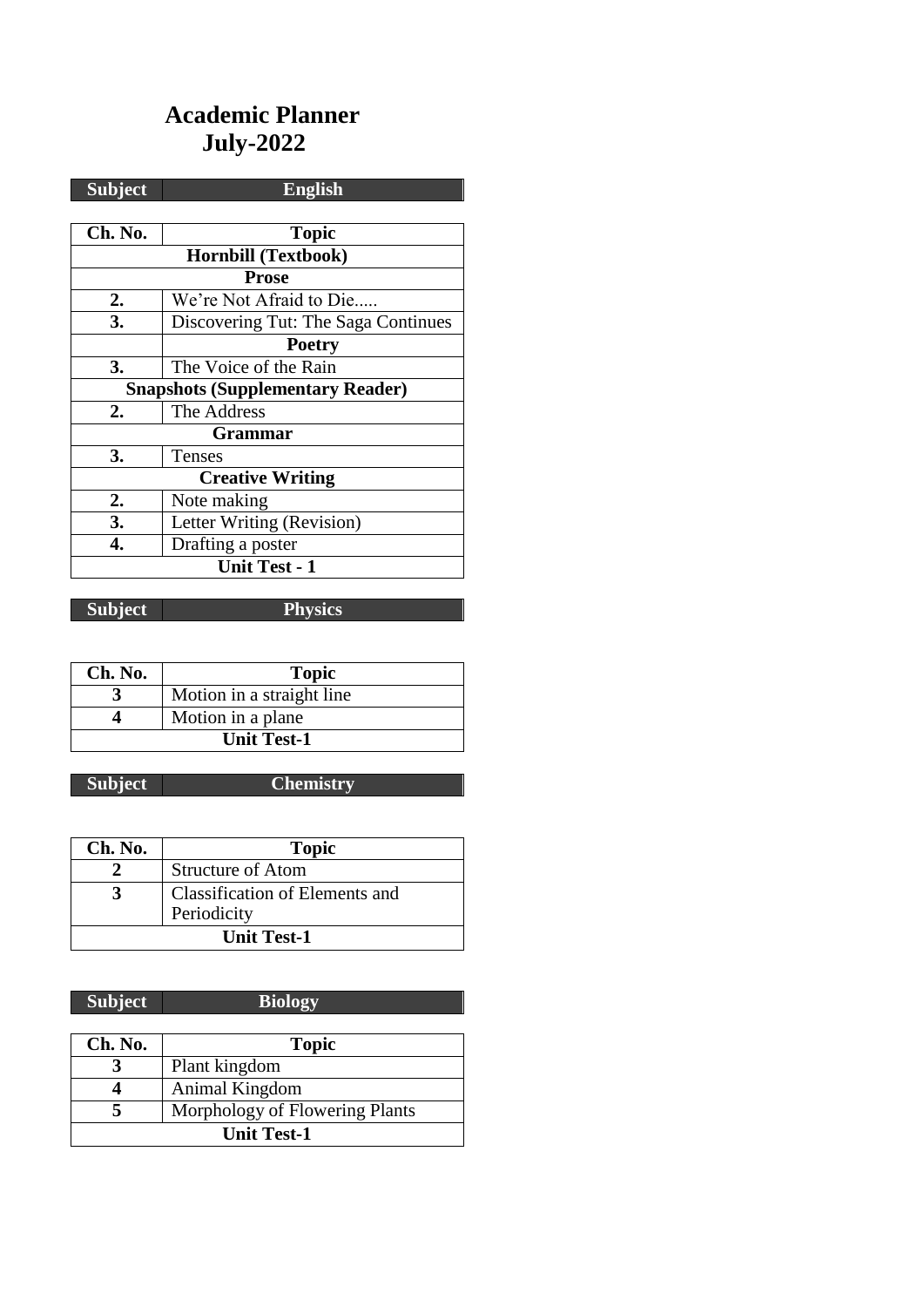| <b>Subject</b> | <b>Mathematics</b> |
|----------------|--------------------|

| Ch. No.            | <b>Topic</b>                         |
|--------------------|--------------------------------------|
|                    | <b>Relations and Functions</b>       |
|                    | <b>Complex Numbers and Quadratic</b> |
|                    | Equations                            |
| <b>Unit Test-1</b> |                                      |

**Subject Accountancy**

| $ $ Ch. No.        | <b>Topic</b>                |
|--------------------|-----------------------------|
|                    | Recording of Transactions-1 |
| <b>Unit Test-1</b> |                             |

| <b>Subject</b> | <b>Business studies</b> |
|----------------|-------------------------|

| Ch. No.            | <b>Topic</b>                    |
|--------------------|---------------------------------|
|                    | Forms of Business Organizations |
| <b>Unit Test-1</b> |                                 |

| Subject | <b>Economics</b> |
|---------|------------------|
|         |                  |

| Ch. No.            | <b>Topic</b>              |
|--------------------|---------------------------|
| 3,4(S)             | Statistics-Collection and |
|                    | Organization of data      |
| 5,6,7(S)           | Presentation of data      |
| 2(M)               | Consumer Equilibrium      |
| <b>Unit Test-1</b> |                           |

| <b>Subject</b><br><b>History</b> |
|----------------------------------|
|----------------------------------|

| Ch. No. | <b>Topic</b>                        |
|---------|-------------------------------------|
|         | From the Beginning of Time (contd.) |
|         | Writing and City Life               |
|         | <b>Unit Test-1</b>                  |

# **Subject Political Science**

| Ch. No.            | <b>Topic</b>                       |
|--------------------|------------------------------------|
| 1 (PT)             | Political theory: An introduction  |
| $1$ (IC)           | Constitution (Contd.)              |
| $2$ (IC)           | <b>Election and Representation</b> |
| <b>Unit Test-1</b> |                                    |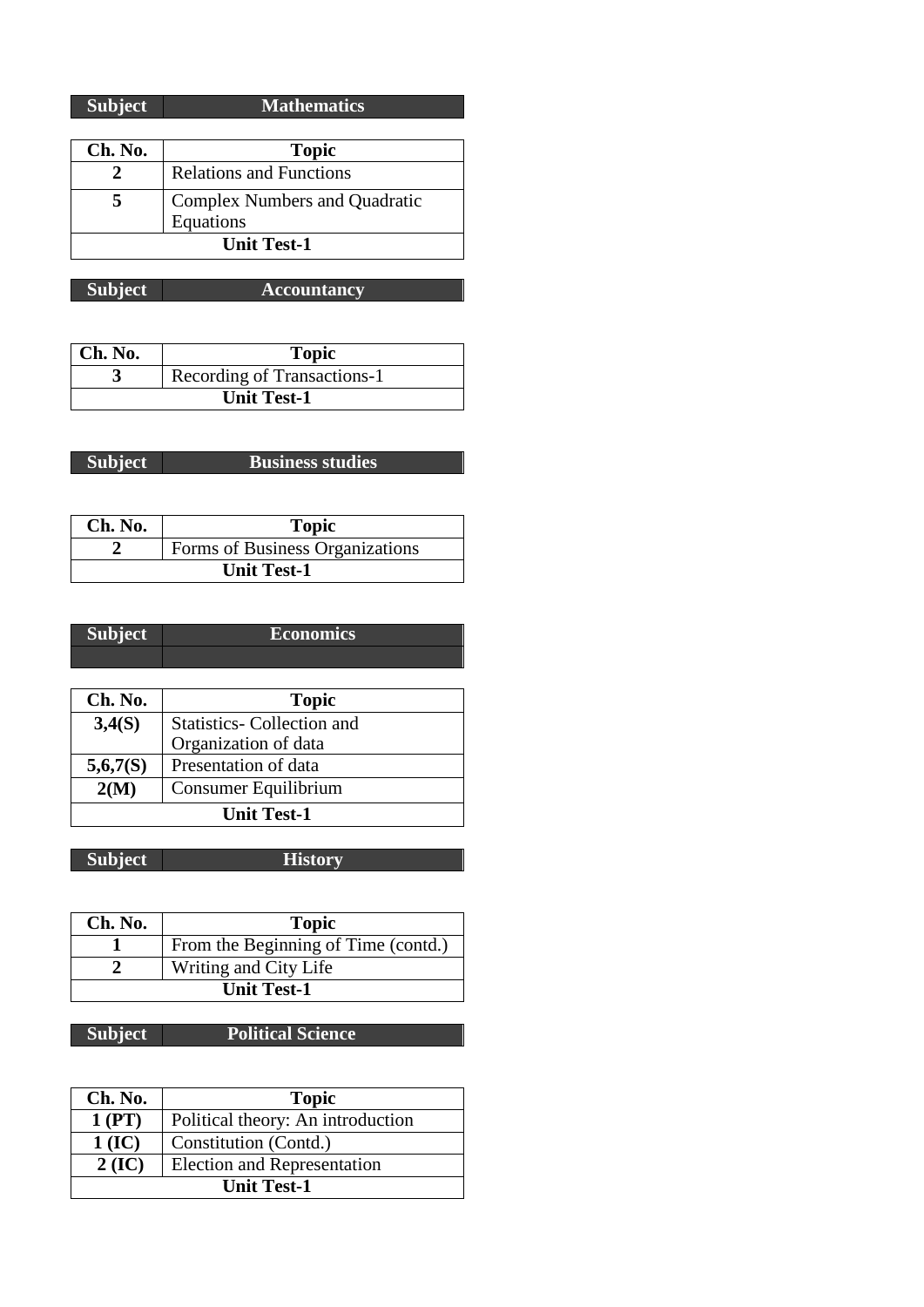### **Subject Physical Education**

| Ch. No.            | <b>Topic</b> |
|--------------------|--------------|
|                    | Olympism     |
|                    |              |
|                    | Yoga         |
|                    |              |
| <b>Unit Test-1</b> |              |

| <b>Subject</b>     | <b>Informatics Practices</b> |
|--------------------|------------------------------|
| Ch. No.            | <b>Topic</b>                 |
|                    | Brief Overview of Python     |
| <b>Unit Test-1</b> |                              |

| <b>Subject</b> | <b>Psychology</b> |
|----------------|-------------------|

| Ch. No.            | <b>Topic</b>                     |
|--------------------|----------------------------------|
|                    | Methods of Enquiry in Psychology |
| <b>Unit Test-1</b> |                                  |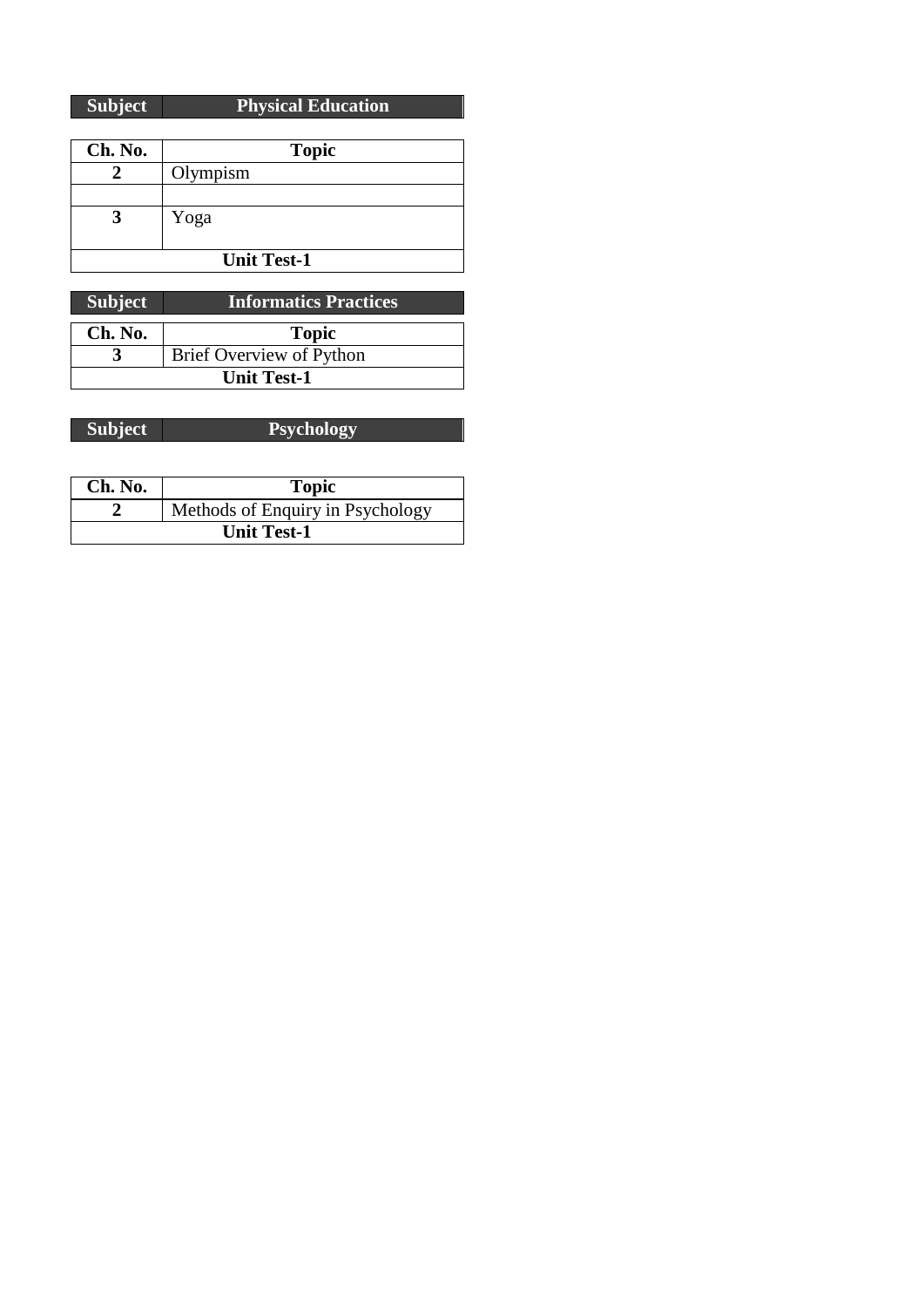# **Academic Planner August -2022**

**Subject English**

| Ch. No.                                 | <b>Topic</b>               |  |
|-----------------------------------------|----------------------------|--|
|                                         | <b>Hornbill (Textbook)</b> |  |
| <b>Prose</b>                            |                            |  |
| 7.                                      | The Adventure              |  |
|                                         | <b>Poetry</b>              |  |
| 4.                                      | Childhood                  |  |
| <b>Snapshots (Supplementary Reader)</b> |                            |  |
| 5.                                      | <b>Mothers</b> Day         |  |
|                                         |                            |  |
|                                         | Grammar                    |  |
| <b>Creative Writing</b>                 |                            |  |
| 4.                                      | Drafting a poster          |  |
| 5.                                      | Advertisement              |  |
|                                         | (Classified)               |  |
| 6.                                      | Debate Writing             |  |
| <b>Unit Test-2</b>                      |                            |  |
| <b>Subject</b>                          | <b>Physics</b>             |  |

| Ch. No.            | <b>Topic</b>                  |
|--------------------|-------------------------------|
|                    | Motion in a plane (Continued) |
|                    | Laws of motion                |
| <b>Unit Test-2</b> |                               |

| <b>Subject</b>     | <b>Chemistry</b>                      |
|--------------------|---------------------------------------|
|                    |                                       |
| Ch. No.            | <b>Topic</b>                          |
|                    | <b>Chemical Bonding and Molecular</b> |
|                    | Structure                             |
| <b>Unit Test-2</b> |                                       |

| <b>Subject</b> | <b>Biology</b> |
|----------------|----------------|
|                |                |

| Ch. No.            | <b>Topic</b>                              |
|--------------------|-------------------------------------------|
|                    | <b>Anatomy of Flowering Plants</b>        |
|                    | <b>Structural Organization of Animals</b> |
|                    |                                           |
|                    |                                           |
| <b>Unit Test-2</b> |                                           |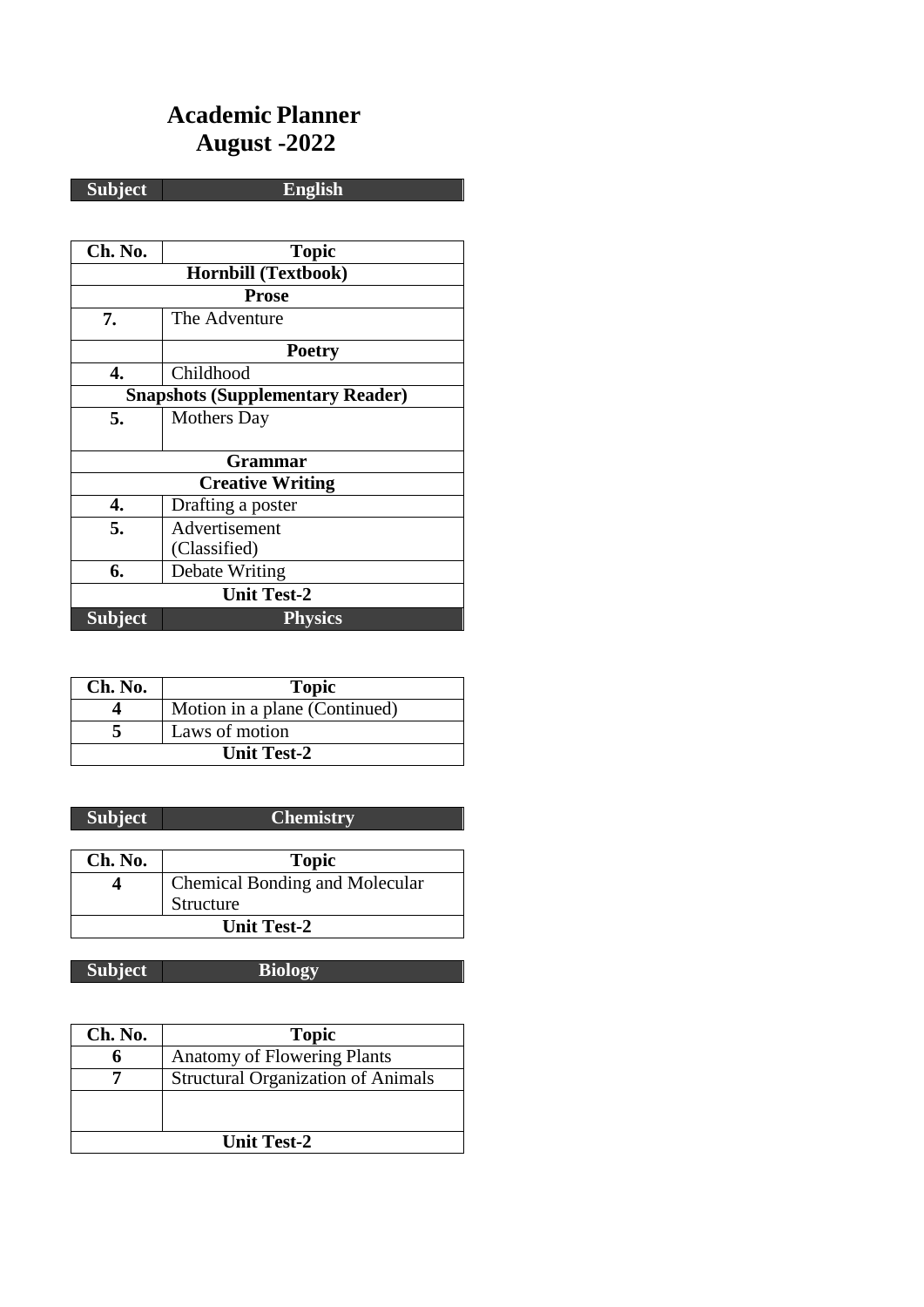| <b>Subject</b>     | <b>Mathematics</b>             |
|--------------------|--------------------------------|
| Ch. No.            | <b>Topic</b>                   |
|                    | <b>Trigonometric Functions</b> |
| <b>Unit Test-2</b> |                                |

| <b>Subject</b> | <b>Accountancy</b> |
|----------------|--------------------|

| Ch. No. | <b>Topic</b>                |
|---------|-----------------------------|
|         | Recording of Transactions-2 |

**Unit Test-2**

**Subject Business studies**

| Ch. No.            | <b>Topic</b>               |
|--------------------|----------------------------|
|                    | Private, Public and Global |
|                    | Enterprises                |
|                    | <b>Business Services</b>   |
| <b>Unit Test-2</b> |                            |

| <b>Subject</b>     | <b>Economics</b>                   |
|--------------------|------------------------------------|
|                    |                                    |
| Ch. No.            | <b>Topic</b>                       |
| 3,4(M)             | Demand and Elasticity of demand    |
| 8,9(S)             | Statistics – Statistical Tools and |
|                    | Interpretation -Mean, Median and   |
|                    | Mode                               |
| <b>Unit Test-2</b> |                                    |

**Subject History**

| Ch. No.     | <b>Topic</b>                      |
|-------------|-----------------------------------|
|             | An Empire Across Three Continents |
|             | Central Islamic Lands             |
| Unit Test-2 |                                   |

### **Subject Political Science**

| Ch. No.            | <b>Topic</b>                         |
|--------------------|--------------------------------------|
| $3$ (IC)           | Election and Representation (Contd.) |
| 2 (PT)             | Liberty                              |
| 4(IC)              | Legislature                          |
| <b>Unit Test-2</b> |                                      |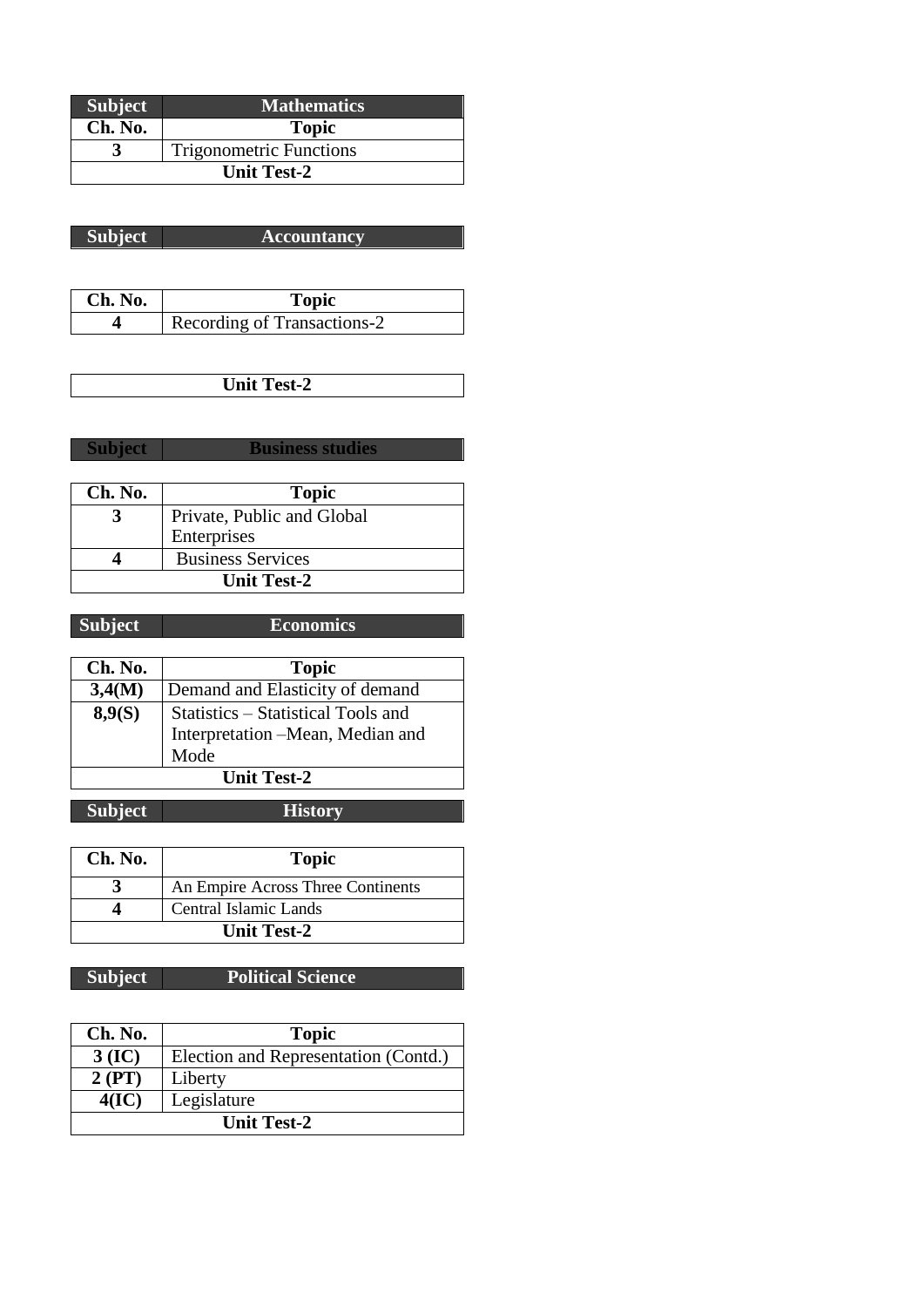| Subject | <b>Physical Education</b> |
|---------|---------------------------|

| Ch. No.            | <b>Topic</b>                          |
|--------------------|---------------------------------------|
|                    | Physical Education & Sports for       |
|                    | <b>CWSN</b>                           |
| 5                  | Physical Fitness, Health and Wellness |
|                    |                                       |
| <b>Unit Test-2</b> |                                       |
|                    |                                       |

**Subject Informatics Practices**

| Ch. No.            | <b>Topic</b>                     |
|--------------------|----------------------------------|
|                    | Working with List and Dictionary |
| <b>Unit Test-2</b> |                                  |

| <b>Subject</b> | <b>Psychology</b> |
|----------------|-------------------|

| Ch. No.            | <b>Topic</b>                  |
|--------------------|-------------------------------|
|                    | <b>Motivation and Emotion</b> |
| <b>Unit Test-2</b> |                               |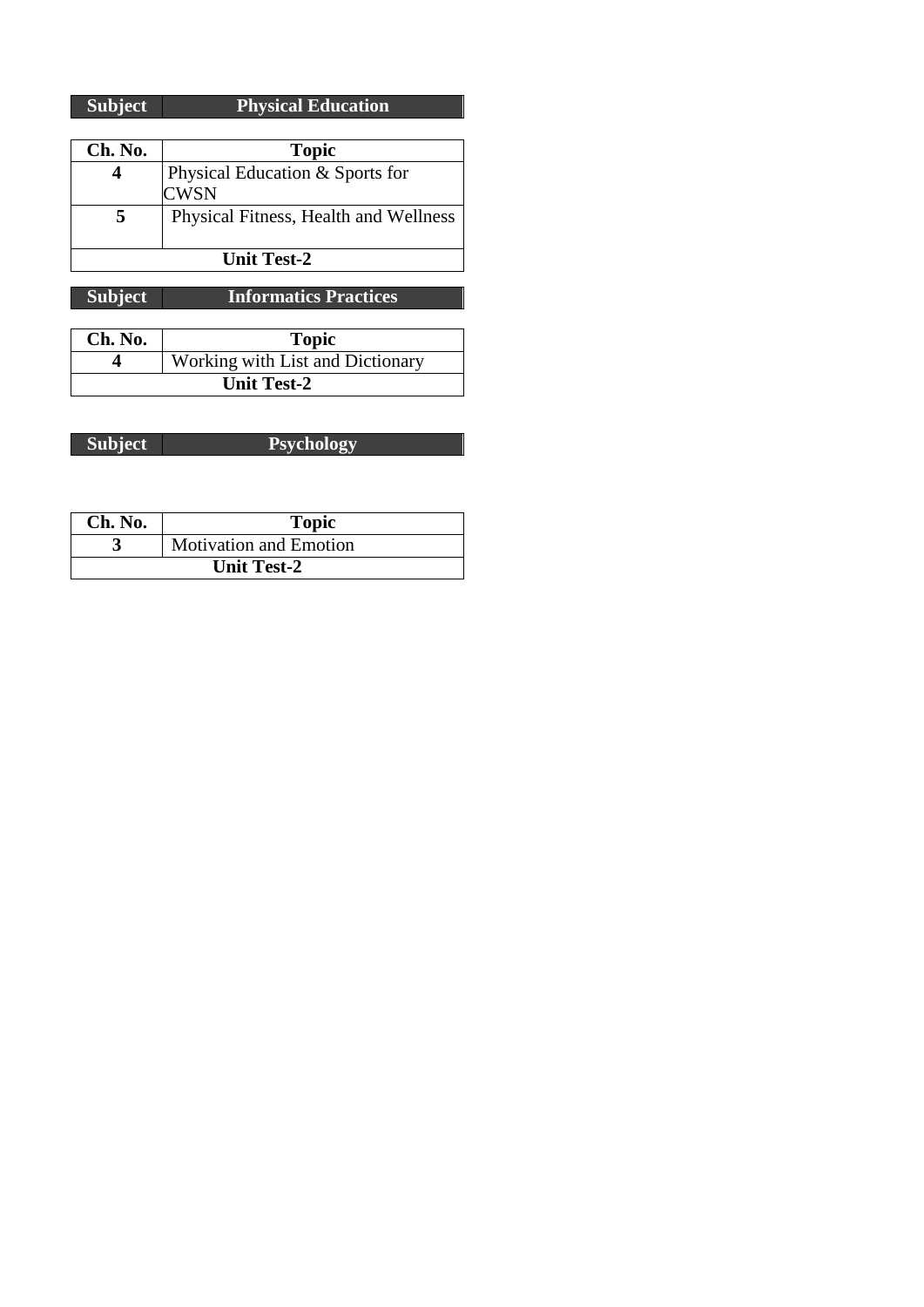# **Academic Planner September-2022**

**Subject English**

**Ch. No. Topic Revision Half Yearly Examination**

| <b>Subject</b> | <b>Physics</b>                     |
|----------------|------------------------------------|
|                |                                    |
| Ch. No.        | <b>Topic</b>                       |
| 6              | Work, energy and power             |
|                | System of particles and rotational |
|                | Motion                             |
|                | <b>Half Yearly Examination</b>     |

| Subject <sup>1</sup> | <b>Chemistry</b> |
|----------------------|------------------|
|                      |                  |

| Ch. No. | <b>Topic</b>                   |
|---------|--------------------------------|
|         | <b>Redox Reactions</b>         |
|         |                                |
|         | <b>Half Yearly Examination</b> |

| <b>Subject</b> | <b>Biology</b>               |
|----------------|------------------------------|
|                |                              |
| Ch. No.        | <b>Topic</b>                 |
|                | Cell: The Unit of Life       |
| . .            | 1.71.1<br>$\sim$ 11 $\sim$ 1 |

| 10                             | Cell Cycle and Cell Division |
|--------------------------------|------------------------------|
| <b>Half Yearly Examination</b> |                              |
|                                |                              |

| <b>Subject</b>                 | <b>Mathematics</b>  |
|--------------------------------|---------------------|
|                                |                     |
| Ch. No.                        | <b>Topic</b>        |
|                                | Linear Inequalities |
| <b>Half Yearly Examination</b> |                     |

| <b>Subject</b>                 | <b>Accountancy</b>                   |
|--------------------------------|--------------------------------------|
|                                |                                      |
| Ch. No.                        | <b>Topic</b>                         |
|                                | <b>Bank Reconciliation Statement</b> |
| <b>Half Yearly Examination</b> |                                      |

**Subject Business Studies**

| Ch. No.                        | <b>Topic</b>                        |
|--------------------------------|-------------------------------------|
|                                | <b>Emerging Modes of Business</b>   |
| 6                              | Social Responsibilities of Business |
|                                | and Business Ethics                 |
| <b>Half Yearly Examination</b> |                                     |
|                                |                                     |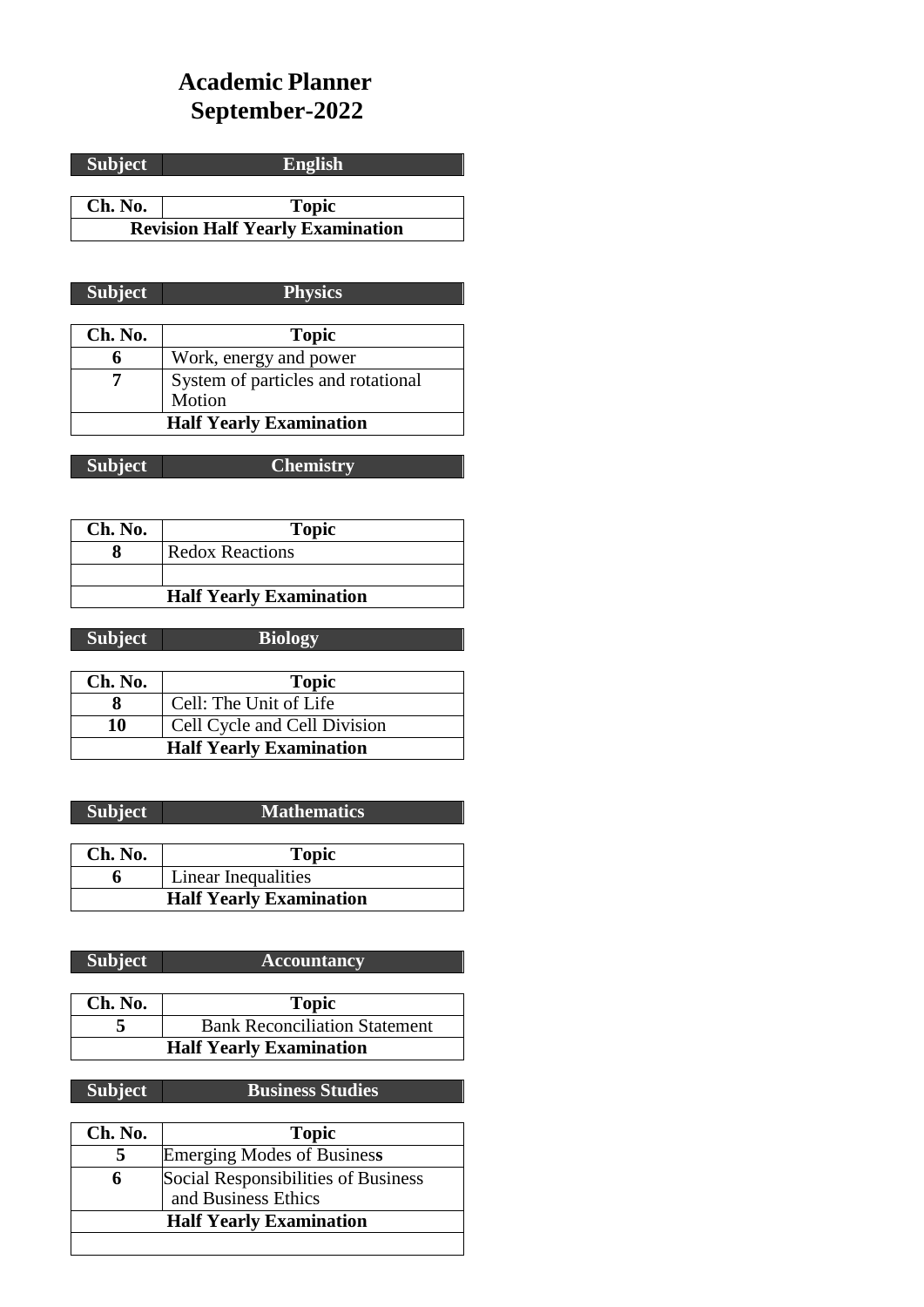### **Subject Economics**

| Ch. No.                        | <b>Topic</b>                                                          |
|--------------------------------|-----------------------------------------------------------------------|
| 9(S)                           | Statistics - Statistics Tools and<br>Interpretation – Mode (continue) |
| 5(M)                           | <b>Production Function</b>                                            |
| <b>Half Yearly Examination</b> |                                                                       |

**Subject History**

| Ch. No.                        | <b>Topic</b>   |
|--------------------------------|----------------|
|                                | Nomadic Empire |
| <b>Half Yearly Examination</b> |                |

| <b>Subject</b>                 | <b>Political Science</b> |
|--------------------------------|--------------------------|
|                                |                          |
| Ch. No.                        | <b>Topic</b>             |
| $10$ (PT)                      | Equality                 |
| $4$ (IC)                       | Executive                |
| 11 (PT)                        | Justice                  |
| <b>Half Yearly Examination</b> |                          |

| <b>Subject</b> | <b>Physical Education</b>      |
|----------------|--------------------------------|
|                |                                |
| Ch. No.        | <b>Topic</b>                   |
|                | Test, Measurement & Evaluation |
|                | <b>Half Yearly Examination</b> |

**Subject Informatics Practices**

| Ch. No. | <b>Topic</b>                     |
|---------|----------------------------------|
|         | Working with List and Dictionary |
|         | <b>Computer System</b>           |
|         | <b>Half Yearly Examination</b>   |

| Ch. No.                        | <b>Topic</b>      |
|--------------------------------|-------------------|
|                                | Human Development |
|                                | Learning          |
| <b>Half Yearly Examination</b> |                   |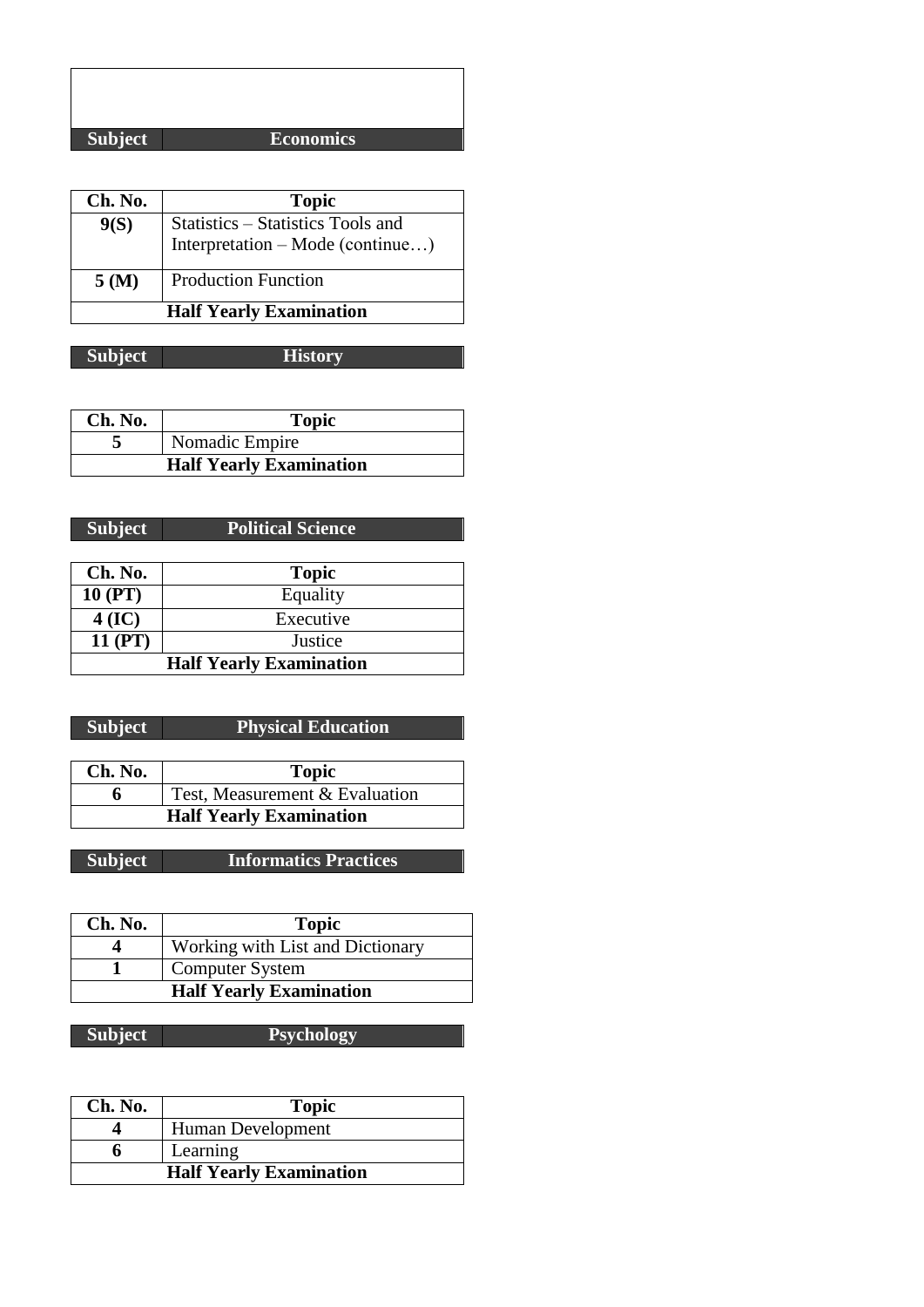### **Academic Planner October-2022**

**Subject English**

**Ch. No. Topic Hornbill (Textbook) Prose** 8. Silk Road **Poetry 5.** Father to Son **Snapshots (Supplementary Reader) 5.** Mother's Day **Grammar Creative Writing 7.** Speech Writing

**Subject Physics**

| Ch. No. | Topic                           |
|---------|---------------------------------|
|         | Gravitation                     |
| Q       | Mechanical properties of solids |

### **Subject Chemistry**

| Ch. No. | <b>Topic</b>                  |
|---------|-------------------------------|
| 12      | Organic Chemistry: Some basic |
|         | Principles and Techniques     |

| <b>Subject</b> | <b>Biology</b> |
|----------------|----------------|
|                |                |

| Ch. No. | <b>Topic</b>                    |
|---------|---------------------------------|
| 09      | <b>Bio-Molecules</b>            |
| 13      | Photosynthesis in Higher Plants |

### **Subject Mathematics**

| Ch. No. | <b>Topic</b>                  |
|---------|-------------------------------|
|         | Permutations and Combinations |
|         | <b>Binomial Theorem</b>       |
|         |                               |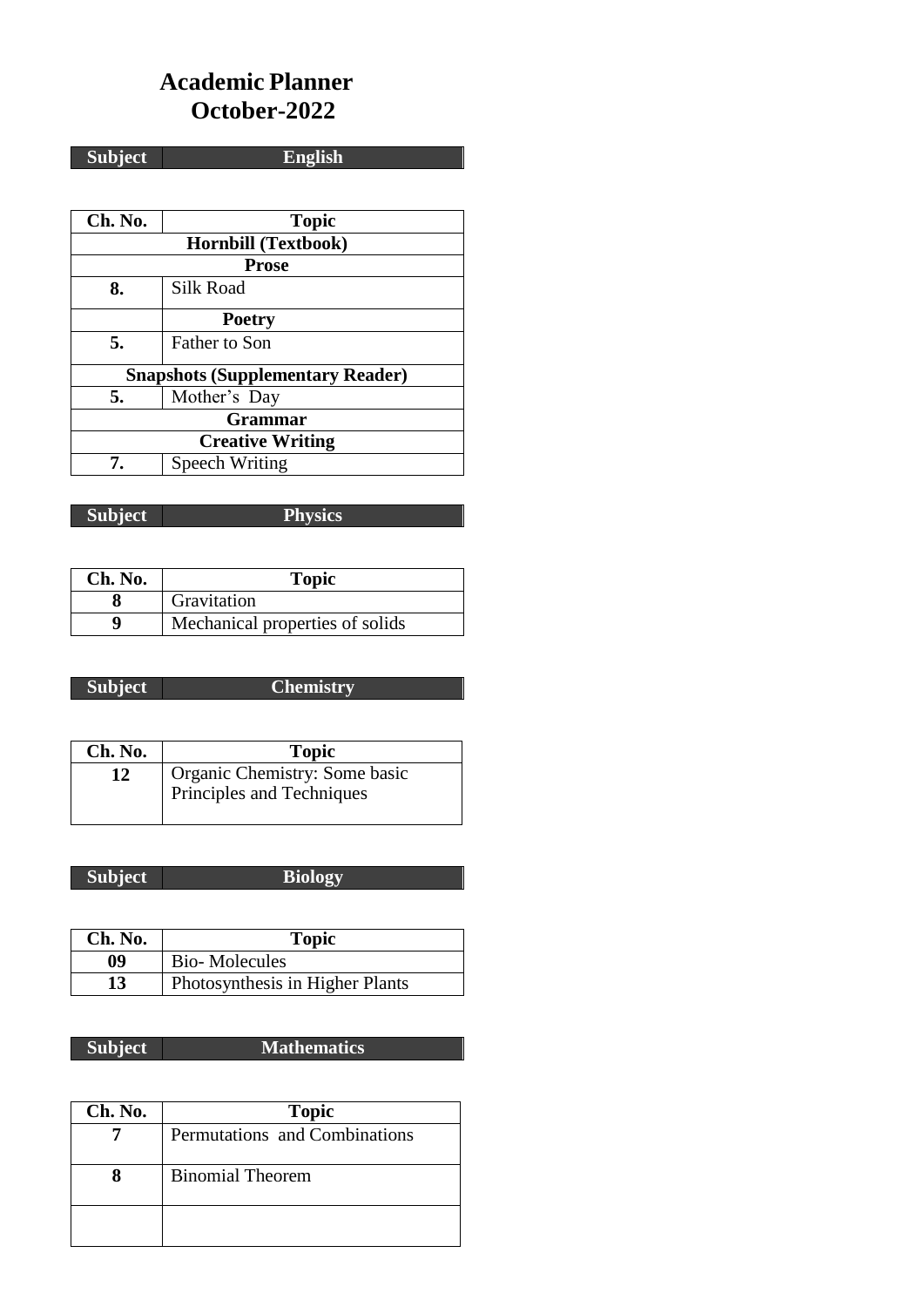| Subject        | <b>Accountancy</b>               |
|----------------|----------------------------------|
|                |                                  |
| Ch. No.        | <b>Topic</b>                     |
|                | Trial Balance & Rectification of |
|                | Errors                           |
|                |                                  |
| <b>Subject</b> | <b>Business studies</b>          |

| Ch. No. | Topic                             |
|---------|-----------------------------------|
|         | Source of Business Finance (Cont) |

| <b>Subject</b> | <b>Economics</b>       |
|----------------|------------------------|
|                |                        |
| Ch. No.        | <b>Topic</b>           |
| 6(M)           | Cost                   |
| 7 (M)          | Revenue                |
| 8 (M)          | Producer's Equilibrium |
|                | Project Work           |

| <b>Subject</b> | <b>History</b>               |
|----------------|------------------------------|
|                |                              |
| Ch. No.        | <b>Topic</b>                 |
|                | Three orders                 |
|                | Changing cultural traditions |

| <b>Subject</b> | <b>Political Science</b> |
|----------------|--------------------------|
|                |                          |
| Ch. No.        | <b>Topic</b>             |
| $5$ (IC)       | Judiciary                |
| 11 (PT)        | Justice                  |

| <b>Subject</b> | <b>Physical Education</b> |
|----------------|---------------------------|
|                |                           |
| Ch. No.        | <b>Topic</b>              |
|                | Fundamentals of Anatomy,  |
|                | Physiology in Sports      |

| <b>Subject</b> | <b>Informatics Practices</b> |
|----------------|------------------------------|
|                |                              |

| Ch. No. | <b>Topic</b>              |
|---------|---------------------------|
|         | <b>Understanding Data</b> |
|         | Database Concept          |

| Ch. No. | <b>Topic</b>                        |
|---------|-------------------------------------|
|         | Sensory, Attentional and Perceptual |
|         | Processes                           |
|         | <b>Human Memory</b>                 |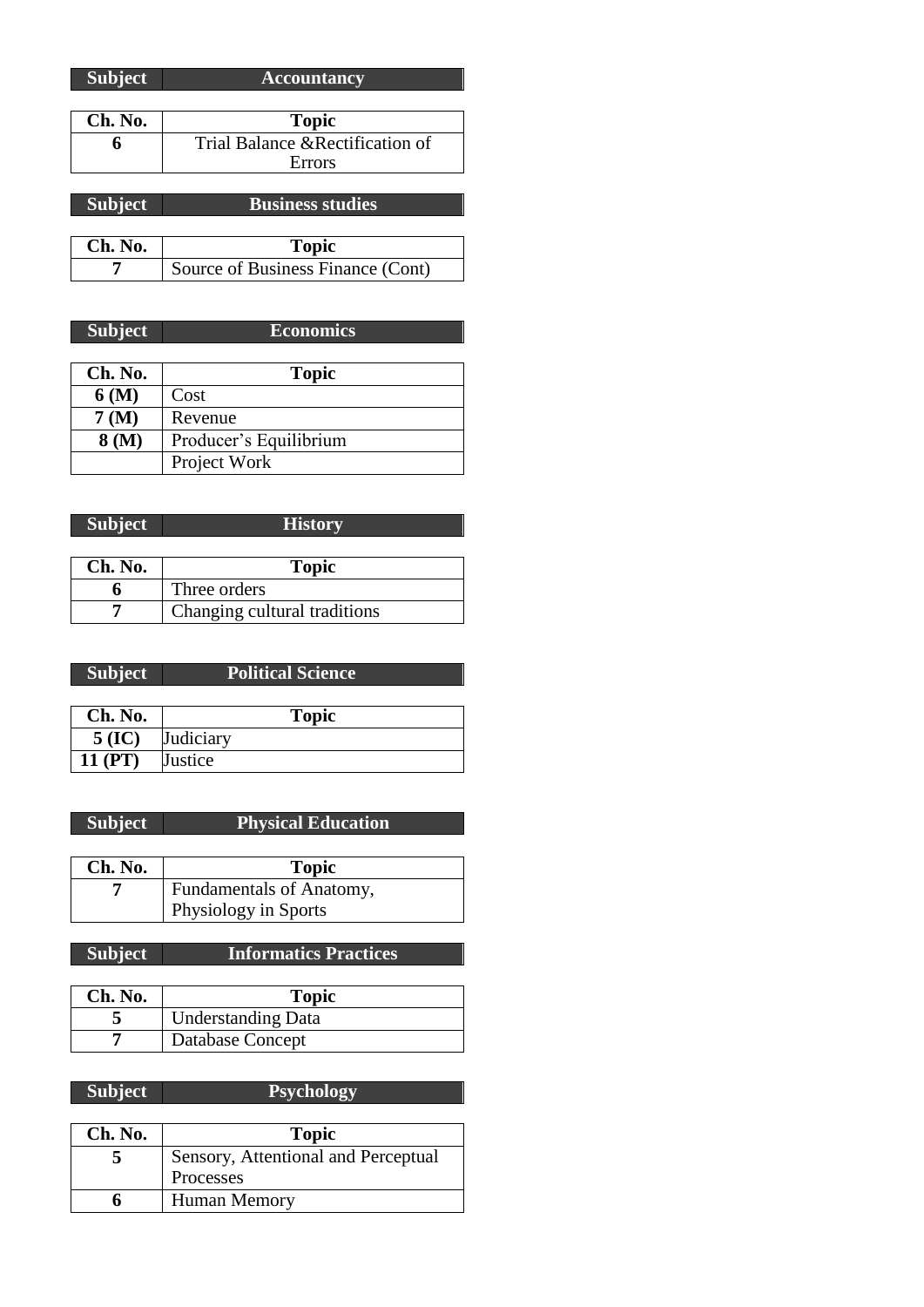# **Academic Planner November-2022**

# **Subject English**

| Ch. No.                                 | <b>Topic</b>                              |  |
|-----------------------------------------|-------------------------------------------|--|
|                                         | <b>Hornbill (Textbook)</b>                |  |
| <b>Prose</b>                            |                                           |  |
| <b>Snapshots (Supplementary Reader)</b> |                                           |  |
| Grammar                                 |                                           |  |
| 5.                                      | <b>Reported Speech</b>                    |  |
| <b>Creative Writing</b>                 |                                           |  |
| 3.                                      | Letter Writing (letter to the editor $\&$ |  |
|                                         | application for a job)                    |  |
|                                         | <b>Unit Test-3</b>                        |  |

| <b>Subject</b> | <b>Physics</b>                                                                                                                                                                                                                       |
|----------------|--------------------------------------------------------------------------------------------------------------------------------------------------------------------------------------------------------------------------------------|
| $P$ and $P$    | <u>the company of the company of the company of the company of the company of the company of the company of the company of the company of the company of the company of the company of the company of the company of the company</u> |

| Ch. No. | <b>Topic</b>                    |
|---------|---------------------------------|
| 10      | Mechanical properties of fluids |
| 11      | Thermal properties of matter    |
|         | <b>Unit Test-3</b>              |

| <b>Subject</b> | <b>Chemistry</b> |
|----------------|------------------|
|                |                  |

| Ch. No. | <b>Topic</b>       |
|---------|--------------------|
| 13      | Hydrocarbons       |
|         |                    |
|         | <b>Unit Test-3</b> |

| <b>Subject</b> | Biology |
|----------------|---------|
|                |         |

| Ch. No. | <b>Topic</b>                    |
|---------|---------------------------------|
| 13      | Photosynthesis in Higher Plants |
|         | (continued)                     |
| 14      | <b>Respiration in Plants</b>    |
|         | <b>Unit Test-3</b>              |

**Subject Mathematics** 

| Ch. No. | <b>Topic</b>          |
|---------|-----------------------|
|         | Sequences and Series  |
| 10      | <b>Straight Lines</b> |
|         | <b>Unit Test-3</b>    |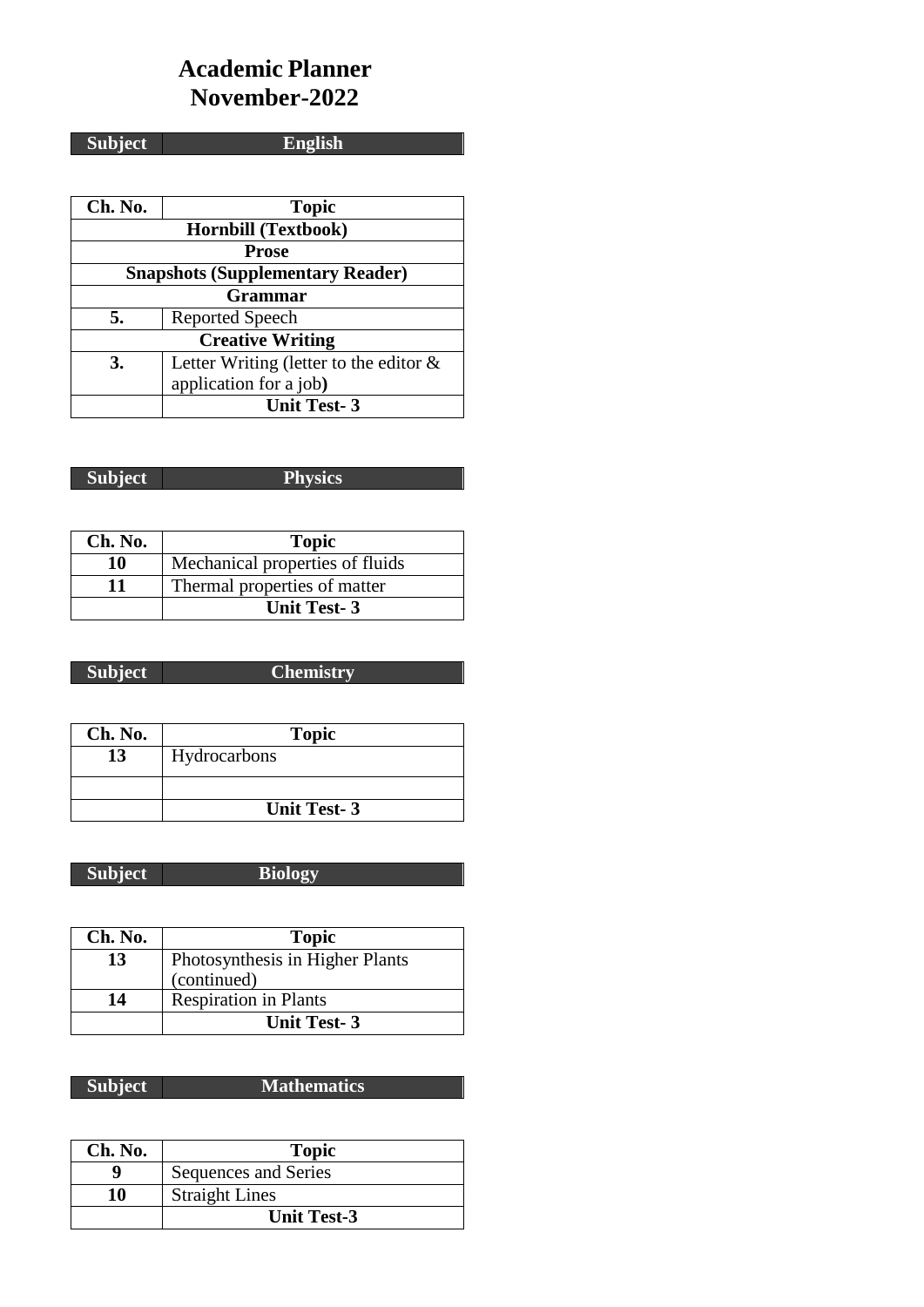| <b>Subject</b> | <b>Accountancy</b>            |
|----------------|-------------------------------|
|                |                               |
| Ch. No.        | <b>Topic</b>                  |
|                | Depreciations, Provisions and |
|                | Reserves.                     |
|                | <b>Unit Test-3</b>            |

| Subject | <b>Business Studies</b> |
|---------|-------------------------|

| Ch. No. | <b>Topic</b>                        |
|---------|-------------------------------------|
|         | Source of Business Finance (Contd.) |
|         | <b>Unit Test-3</b>                  |

| Subject            | <b>Economics</b> |
|--------------------|------------------|
|                    |                  |
| Ch. No.            | <b>Topic</b>     |
| 9(M)               | Supply           |
| 11(S)              | Correlation      |
| <b>Unit Test-3</b> |                  |

| ı | ٠<br>n |  |
|---|--------|--|
|   |        |  |

**History** 

| Ch. No. | <b>Topic</b>                               |
|---------|--------------------------------------------|
|         | Changing cultural traditions (contd.)      |
|         | <b>Confrontation of Different Cultures</b> |
|         | <b>Unit Test-3</b>                         |

### **Subject Political Science**

| Ch. No.  | <b>Topic</b>       |
|----------|--------------------|
| 12 (PT)  | Rights             |
| $6$ (IC) | Federalism         |
| 13 (PT)  | Citizenship        |
|          | <b>Unit Test-3</b> |

| <b>Subject</b> | <b>Physical Education</b>           |
|----------------|-------------------------------------|
| Ch. No.        | <b>Topic</b>                        |
|                | <b>Fundamentals of Kinesiologyd</b> |
|                | Biomechanics in Sports              |
|                | <b>Unit Test-3</b>                  |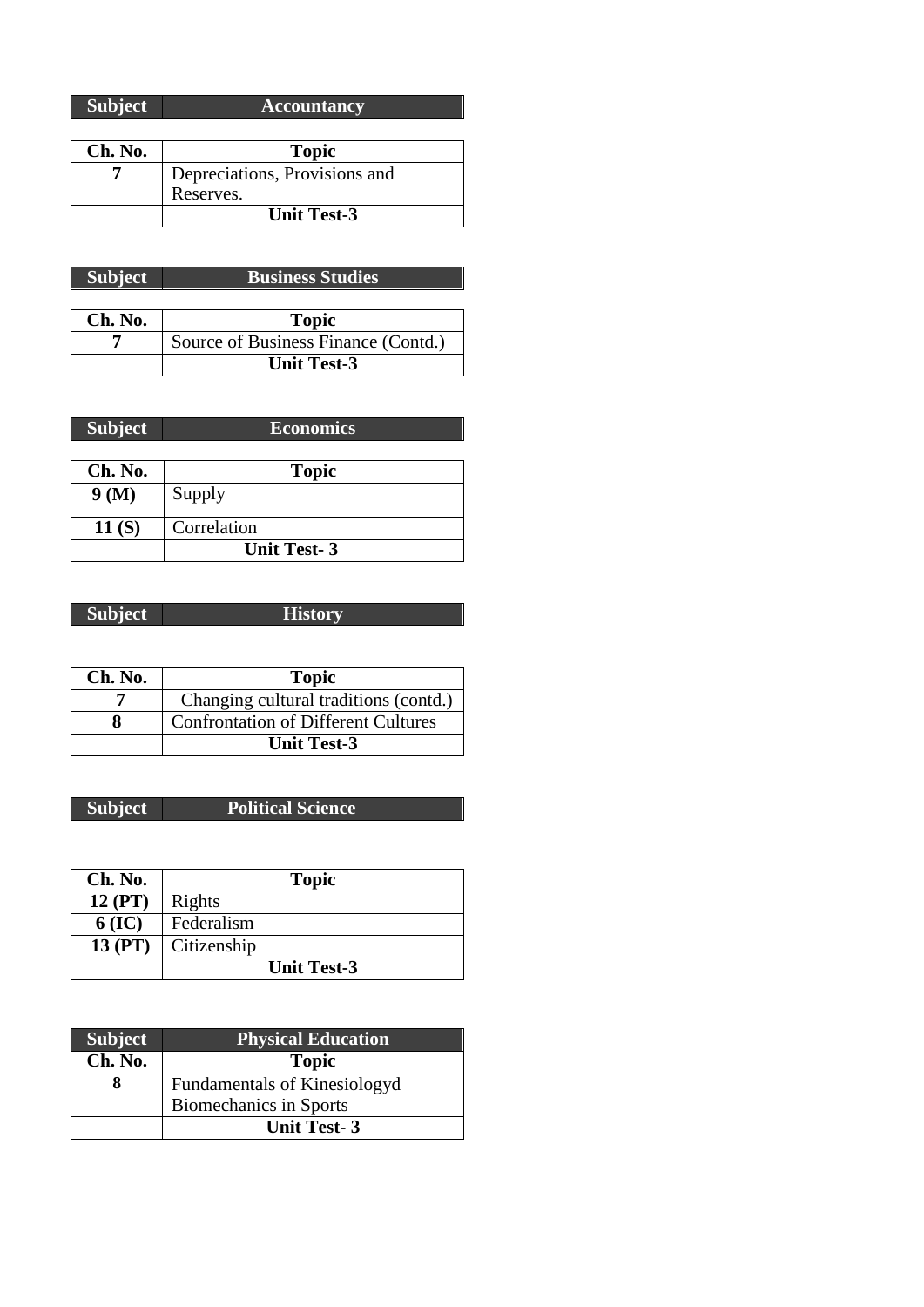| Ch. No. | <b>Topic</b>                     |
|---------|----------------------------------|
|         | Database Concept                 |
|         | Introduction to Structured Query |
|         | Language (SQL)                   |
|         | <b>Unit Test-3</b>               |

| Ch. No. | <b>Topic</b>        |  |
|---------|---------------------|--|
|         | <b>Human Memory</b> |  |
|         | <b>Unit Test-3</b>  |  |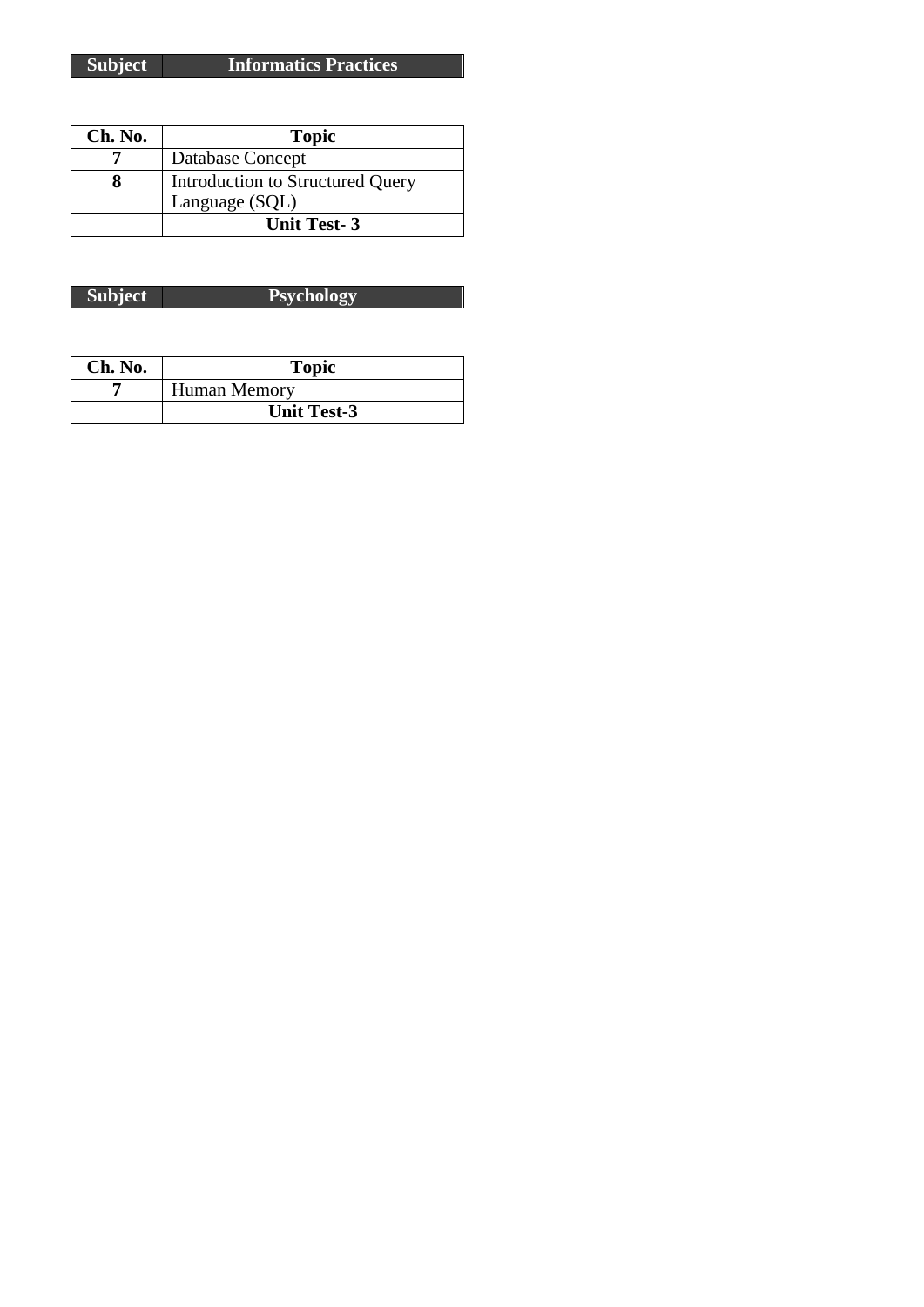# **Academic Planner December-2022**

| <b>Subject</b> |
|----------------|

# **Subject English**

| Ch. No.                                 | <b>Topic</b>               |
|-----------------------------------------|----------------------------|
|                                         | <b>Hornbill (Textbook)</b> |
| <b>Prose</b>                            |                            |
|                                         |                            |
| <b>Snapshots (Supplementary Reader)</b> |                            |
| 7.                                      | <b>Birth</b>               |
| <b>Grammar</b>                          |                            |
| <b>Creative Writing</b>                 |                            |
| 7.                                      | Speech Writing             |
| 8                                       | <b>Report Writing</b>      |

| Subject | <b>Physics</b> |
|---------|----------------|
|         |                |

| Ch. No. | <b>Topic</b>                        |
|---------|-------------------------------------|
|         | Thermal properties of matter (Cont) |
| 12      | Thermodynamics                      |

| <b>Subject</b> | <b>Chemistry</b> |
|----------------|------------------|
|                |                  |
| Ch. No.        | <b>Topic</b>     |
|                | Thermodynamics   |

| <b>Subject</b> | <b>Biology</b>                      |
|----------------|-------------------------------------|
|                |                                     |
| Ch. No.        | <b>Topic</b>                        |
| 15             | <b>Plant Growth and Development</b> |
|                |                                     |

| <b>Subject</b> | <b>Mathematics</b> |
|----------------|--------------------|

| Ch. No. | <b>Topic</b>                                  |
|---------|-----------------------------------------------|
| 11      | <b>Conic Sections</b>                         |
| 12      | Introduction to Three Dimensional<br>Geometry |

| <b>Subject</b> | <b>Accountancy</b> |
|----------------|--------------------|
|                |                    |
| Ch. No.        | <b>Topic</b>       |

| <b>Financial Statement-1</b> |
|------------------------------|
|                              |

# **Subject Business Studies**

| Ch.<br><b>No.</b> | Topic                 |
|-------------------|-----------------------|
|                   | <b>Small Business</b> |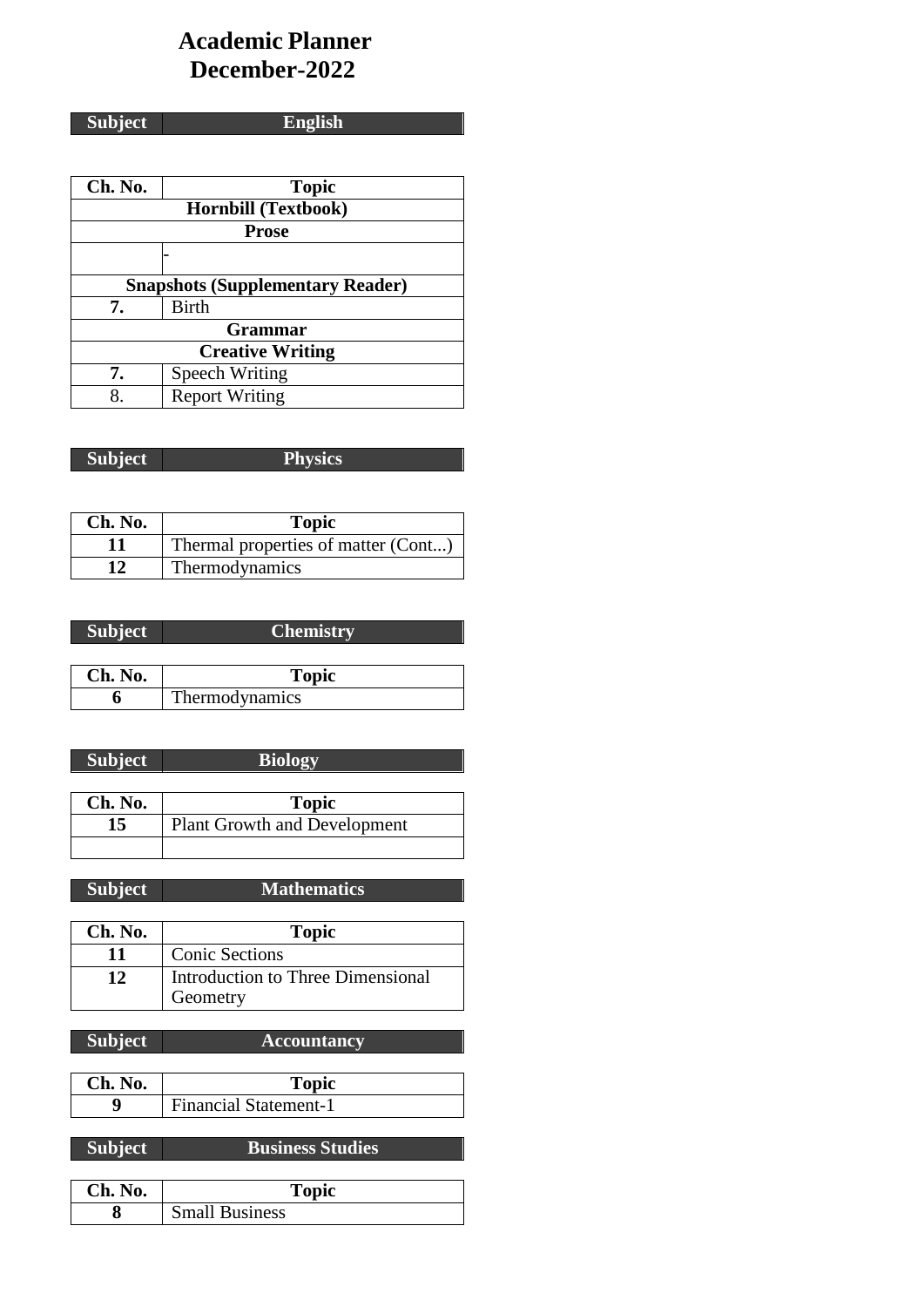| ubject  | <b>Economics</b>                     |
|---------|--------------------------------------|
|         |                                      |
| Ch. No. | <b>Topic</b>                         |
| 11(S)   | Correlation (continue)               |
| 12(S)   | <b>Introduction to Index Numbers</b> |
| 10 (M)  | Forms of market                      |

| <b>Subject</b> | <b>History</b>               |
|----------------|------------------------------|
|                |                              |
| Ch. No.        | <b>Topic</b>                 |
|                | <b>Industrial Revolution</b> |
| 10             | Displacing Indigenous People |

| <b>Subject</b> | <b>Political Science</b> |
|----------------|--------------------------|
|                |                          |
| Ch. No.        | <b>Topic</b>             |
| 14(PT)         | Nationalism              |
| 7 (IC)         | <b>Local Government</b>  |

| <b>Subject</b> | <b>Physical Education</b>    |
|----------------|------------------------------|
| Ch. No.        | <b>Topic</b>                 |
| Q              | <b>Psychology and Sports</b> |

### **Subject Informatics Practices**

| Ch. No. | <b>Topic</b>           |
|---------|------------------------|
|         | Introduction to SQL    |
|         | <b>Emerging Trends</b> |

| Ch. No. | Topic    |
|---------|----------|
| σ       | Thinking |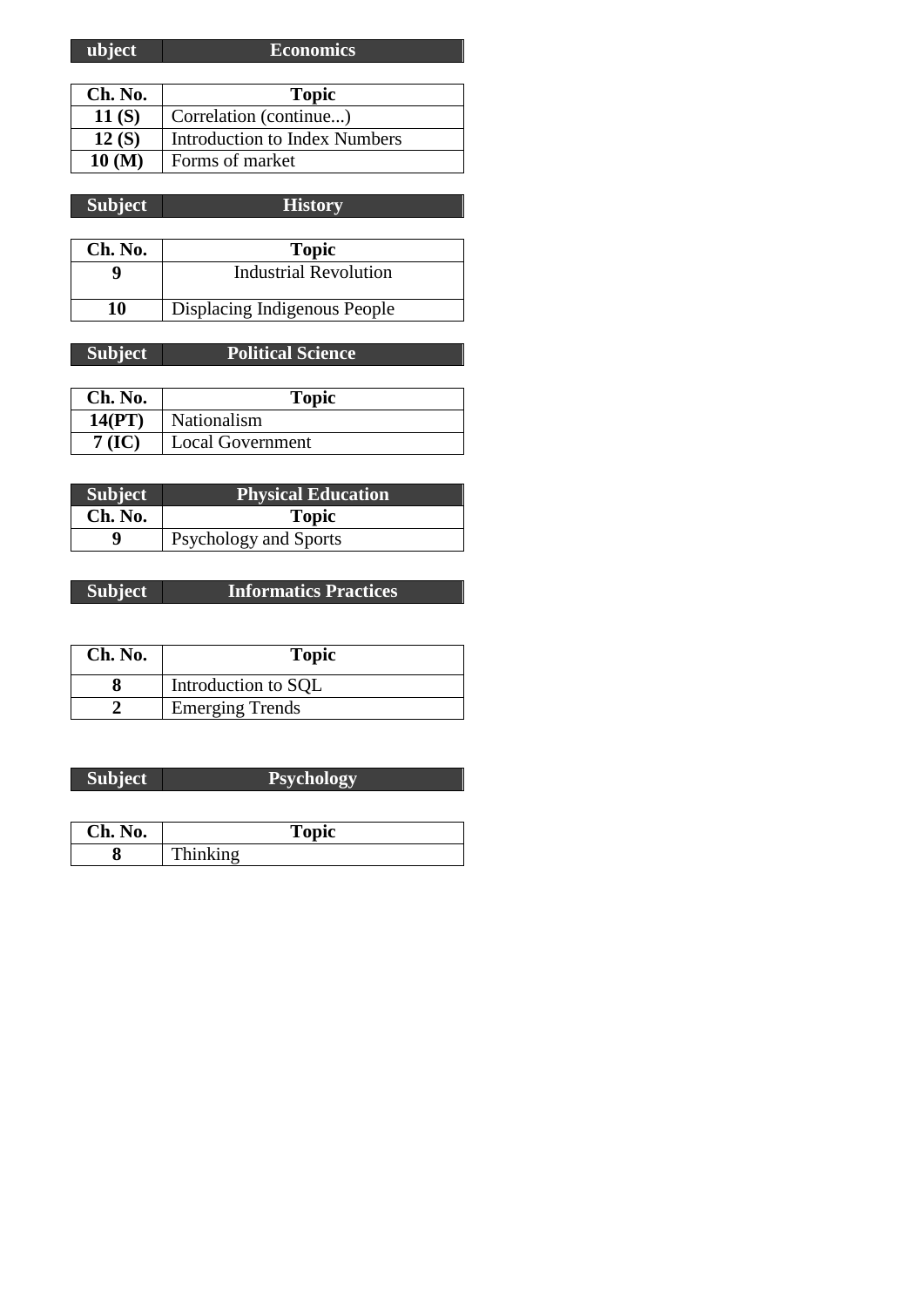# **Academic Planner January-2023**

# **Subject English**

| Ch. No. | <b>Topic</b>                            |  |
|---------|-----------------------------------------|--|
|         | <b>Hornbill (Textbook)</b>              |  |
|         | <b>Prose</b>                            |  |
| 8.      | <b>Silk Road</b>                        |  |
|         | <b>Snapshots (Supplementary Reader)</b> |  |
|         |                                         |  |
| 8.      | The Tale of Melon City                  |  |
|         | Grammar                                 |  |
|         | <b>Creative Writing</b>                 |  |
| 7.      | <b>Report Writing</b>                   |  |
| 9.      | Invitations                             |  |
|         | Unit Test $-4$                          |  |

### **Subject Physics**

| Ch. No. | <b>Topic</b>        |
|---------|---------------------|
| 13      | Kinetic theory      |
| 14      | <b>Oscillations</b> |
|         | <b>Unit Test-4</b>  |

### **Subject Chemistry**

| Ch. No. | <b>Topic</b>            |
|---------|-------------------------|
|         | Thermodynamics (contd.) |
|         | Equilibrium             |
|         | <b>Unit Test-4</b>      |

### **Subject Biology**

| Ch. No.            | <b>Topic</b>                        |
|--------------------|-------------------------------------|
| 17                 | Breathing and Exchange of Gases     |
| 18                 | <b>Body Fluids and Circulations</b> |
| 19                 | <b>Excretory Products and Their</b> |
|                    | Elimination                         |
| <b>Unit Test-4</b> |                                     |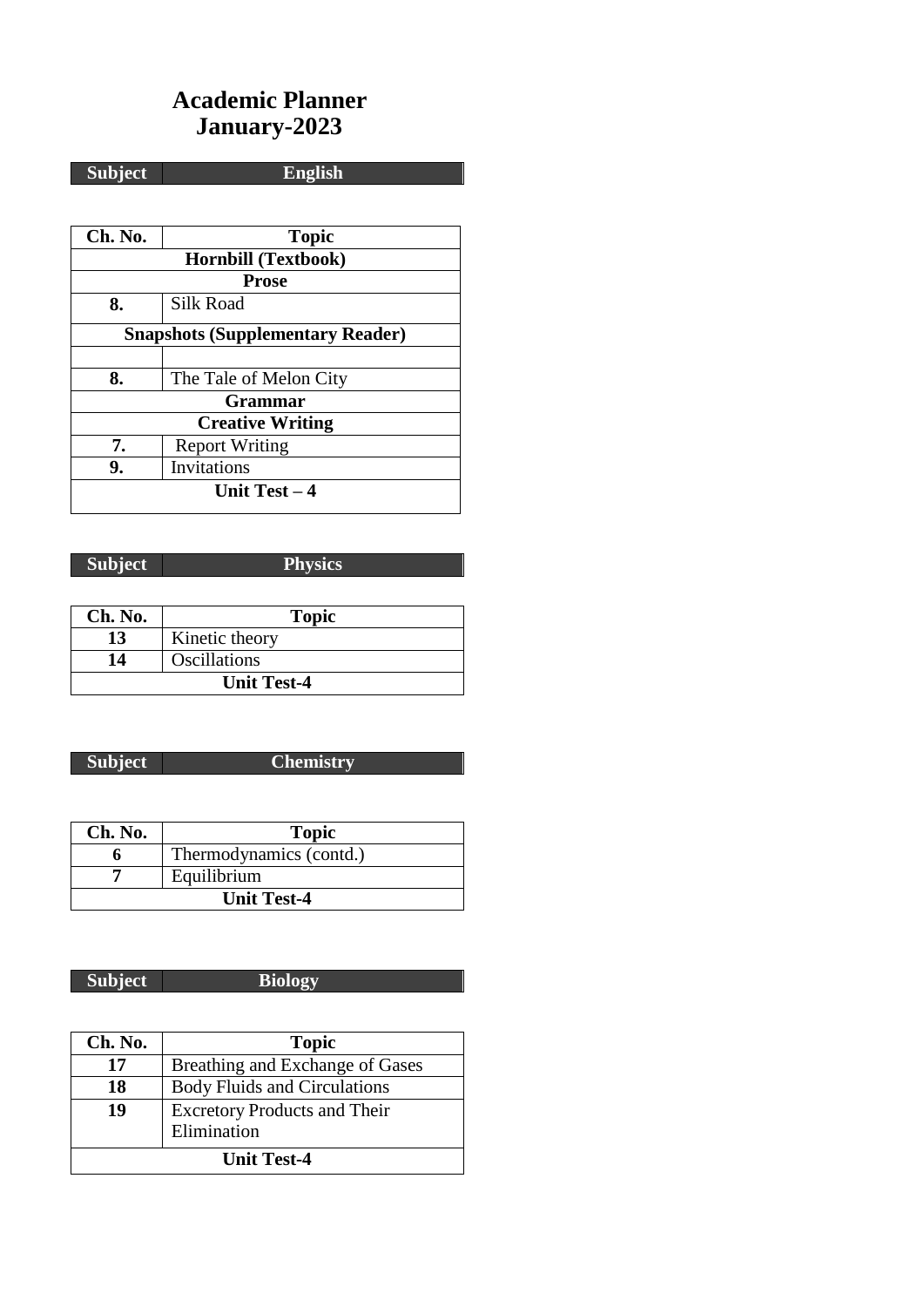### **Subject Mathematics**

| Ch. No. | <b>Topic</b>                  |
|---------|-------------------------------|
| 13      | <b>Limits and Derivatives</b> |
| 15      | <b>Statistics</b>             |
|         | <b>Unit Test-4</b>            |

**Subject Accountancy**

| Ch. No. | <b>Topic</b>                  |
|---------|-------------------------------|
| 10      | <b>Financial Statements 2</b> |
|         | <b>Unit Test-4</b>            |

**Subject Business studies**

| Ch. No. | <b>Topic</b>          |
|---------|-----------------------|
|         | <b>Internal Trade</b> |
|         | <b>Unit Test-4</b>    |

| шне |
|-----|
|-----|

**Subject Economics** 

| Ch. No.              | <b>Topic</b>                         |
|----------------------|--------------------------------------|
| $11 \, (\mathrm{M})$ | Price Determination under perfect    |
|                      | competition with simple applications |
|                      | Project Work                         |
|                      |                                      |
| <b>Unit Test-4</b>   |                                      |

**Subject History**

| Ch. No.            | <b>Topic</b>          |
|--------------------|-----------------------|
|                    | Path to Modernization |
| <b>Unit Test-4</b> |                       |

**Subject Political Science**

| Ch. No.            | <b>Topic</b> |
|--------------------|--------------|
| 15(PT)             | Secularism   |
| <b>Unit Test-4</b> |              |

| <b>Subject</b>     | Physical Education          |
|--------------------|-----------------------------|
| Ch. No.            | <b>Topic</b>                |
| 10                 | Training & Doping in Sports |
| <b>Unit Test-4</b> |                             |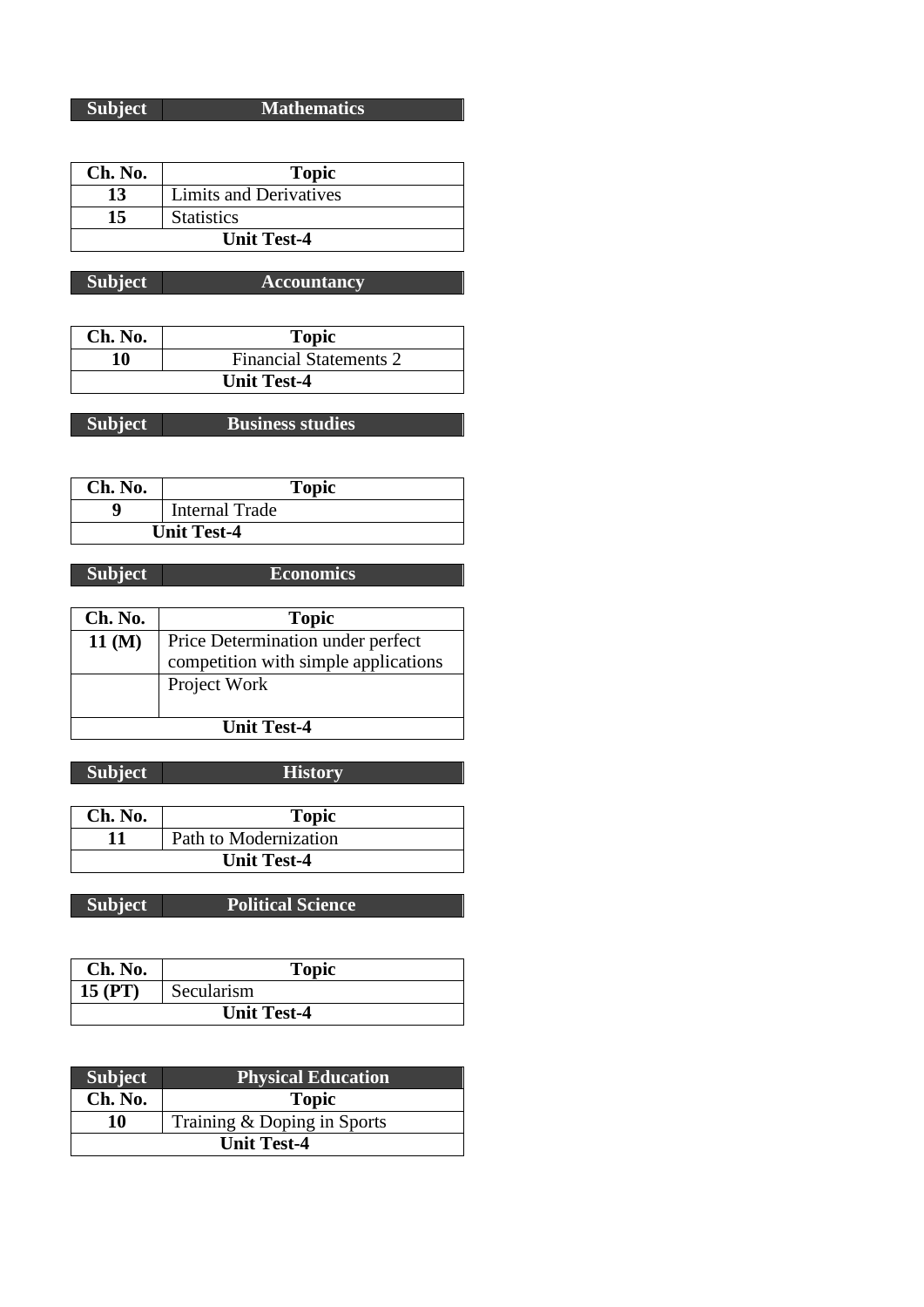**Subject Informatics Practices**

| $ $ Ch. No.        | <b>Topic</b>          |
|--------------------|-----------------------|
|                    | Introduction to Numpy |
| <b>Unit Test-4</b> |                       |

| Ch. No.            | <b>Topic</b> |
|--------------------|--------------|
|                    | Revision     |
| <b>Unit Test-4</b> |              |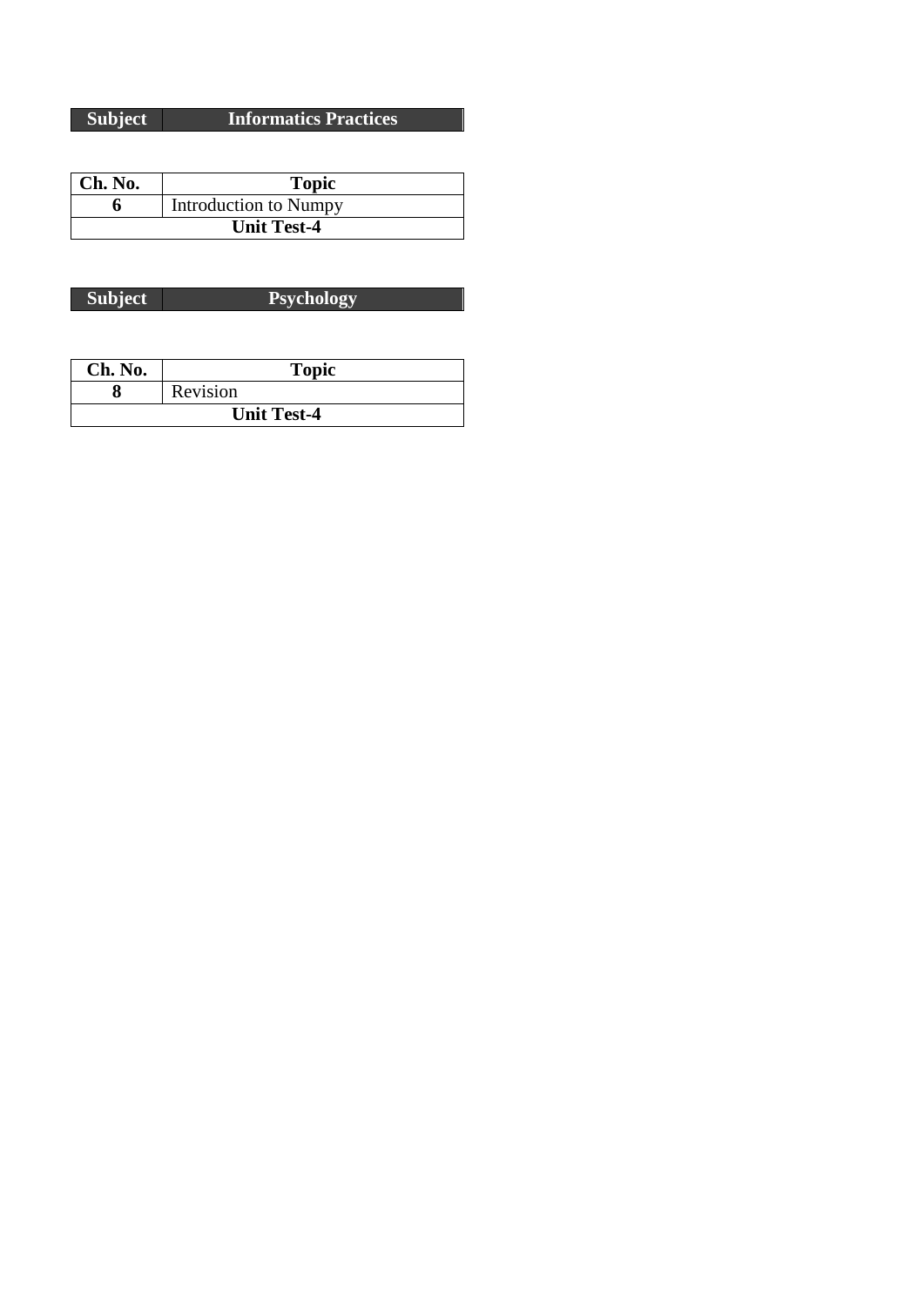# **Academic Planner February-2023**

| <b>Subject</b> | <b>English</b>  |
|----------------|-----------------|
|                |                 |
| Ch. No.        | <b>Topic</b>    |
|                | <b>Revision</b> |
|                |                 |
| <b>Subject</b> | <b>Physics</b>  |
|                |                 |

| Ch. No. | <b>Topic</b>    |
|---------|-----------------|
| 15      | Waves           |
|         | <b>Revision</b> |

**Subject Chemistry**

| Ch. No.         | <b>Topic</b>         |
|-----------------|----------------------|
|                 | Equilibrium (Contd.) |
|                 |                      |
|                 |                      |
| <b>Revision</b> |                      |

| חו |  |
|----|--|
|    |  |
|    |  |

Γ

**Biology** 

| Ch. No.         | <b>Topic</b>                    |
|-----------------|---------------------------------|
| 20              | <b>Locomotion and Movement</b>  |
| 21              | Neural Control and Coordination |
| 22              | Chemical Coordination and       |
|                 | Integration                     |
| <b>Revision</b> |                                 |

**Subject Mathematics**

| Ch. No.         | <b>Topic</b> |
|-----------------|--------------|
| 16              | Probability  |
| <b>Revision</b> |              |

**Subject Accountancy**

| Ch. No. | <b>Topic</b>    |
|---------|-----------------|
|         | <b>Revision</b> |

**Subject Business Studies**